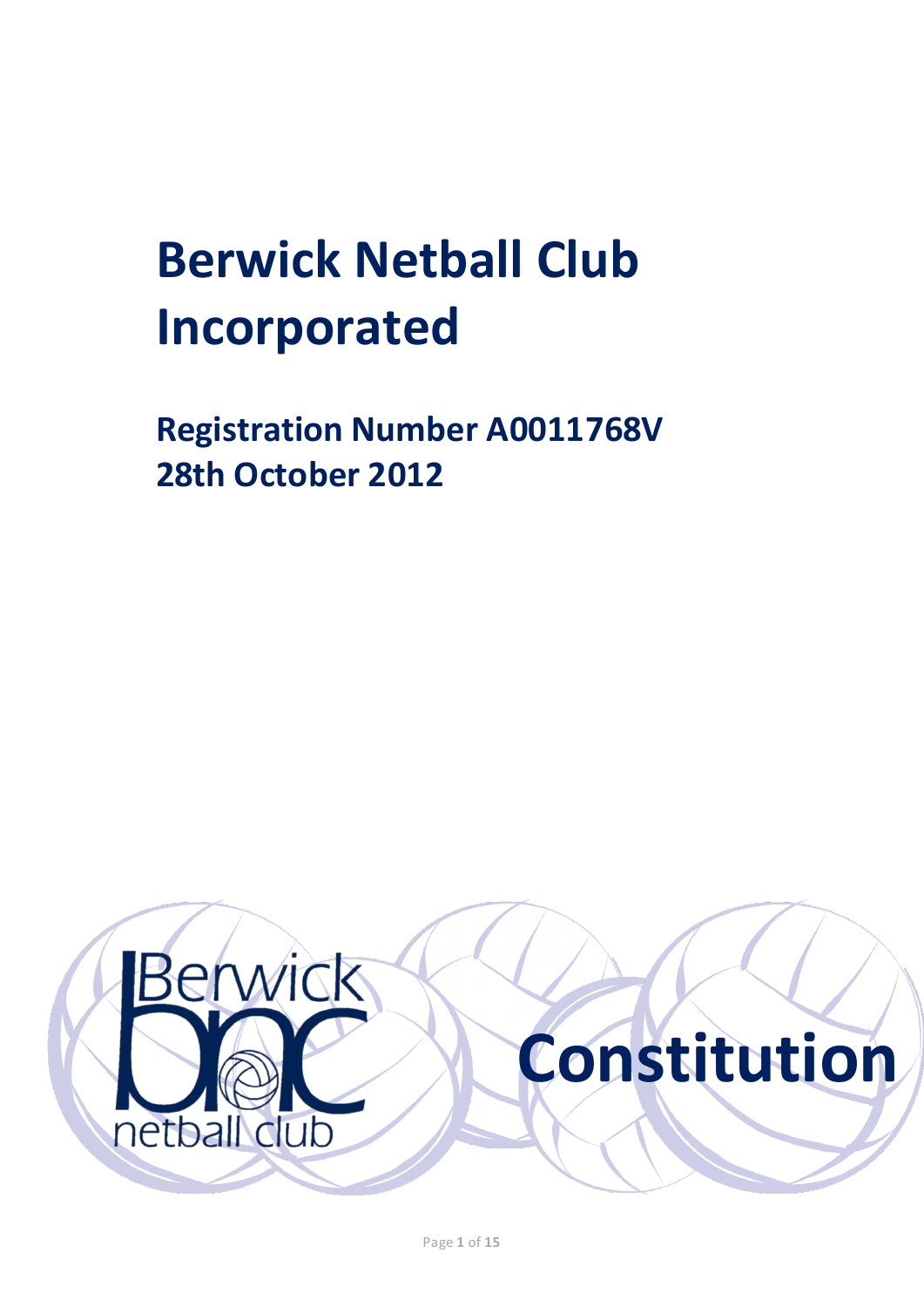# **TABLE OF CONTENTS**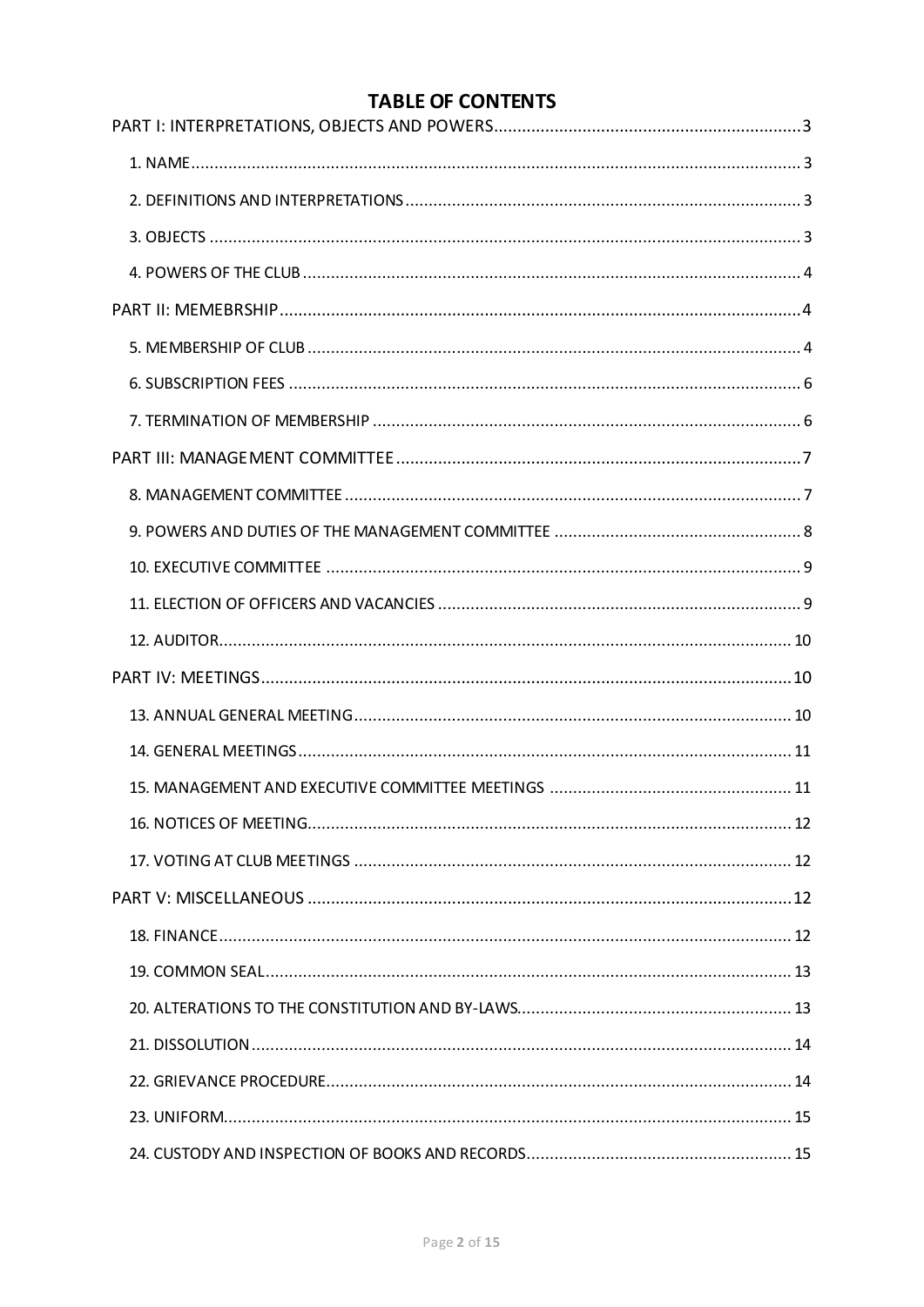# **PART I: INTERPRETATIONS, OBJECTS AND POWERS**

# **1. NAME**

The Club shall be called Berwick Netball Club (Inc.) hereinafter referred to as "the Club".

# **2. DEFINITIONS AND INTERPRETATIONS**

(1) In these rules, unless the contrary intention appears:-

"Netball" means the game of netball as determined by the International Federations of Netball Associations.

"Netball VIC" means Netball Victoria (Inc.)

"Financial Year" means the year ending  $30<sup>th</sup>$  September.

"General Meeting" means a general meeting of members convened in accordance with Rule 13 and 14.

**"**Management Committee**"** means the management committee referred to in Rule 8.

"Member**"** means a member (of any category) of the Club as defined in Rule 5.4.

"Life Member" means a life member of the Club as defined in Rule 5.5 "The Act" means the Association Incorporation Act 1981.

"Bylaws" means the By-laws of the Club in operation from time to time

(2) In these Rules, a reference to the Secretary of a club is a reference;-

(a) where a person holds office under these rules as Secretary of the club- to that person; and

- (b) In any other case to the public officer of the club
- (3) Words or expressions contained in these rules shall be interpreted in accordance with the provisions of the Acts Interpretation Act 1958 and the Act as in force from time to time.

# **3. OBJECTS**

The objects of the Club are to:

(1) foster, promote, develop and manage the game of Netball in the Club Area;

(2) become affiliated with or subscribe associations or bodies whose objects are similar to the objects of the Club (including Netball VIC) and if thought fit to withdraw or retire from any such associations or bodies;

(3) abide by the official rules, policies and codes of conduct Netball VIC;

(4) promote and conduct Netball competitions and events at all levels in the Club Area;

(5) manage the representation of the Club in Netball events;

(6) use and protect the intellectual property of the Club in the pursuit of these objects and the sport Netball;

(7) promote and protect the interests of all Members.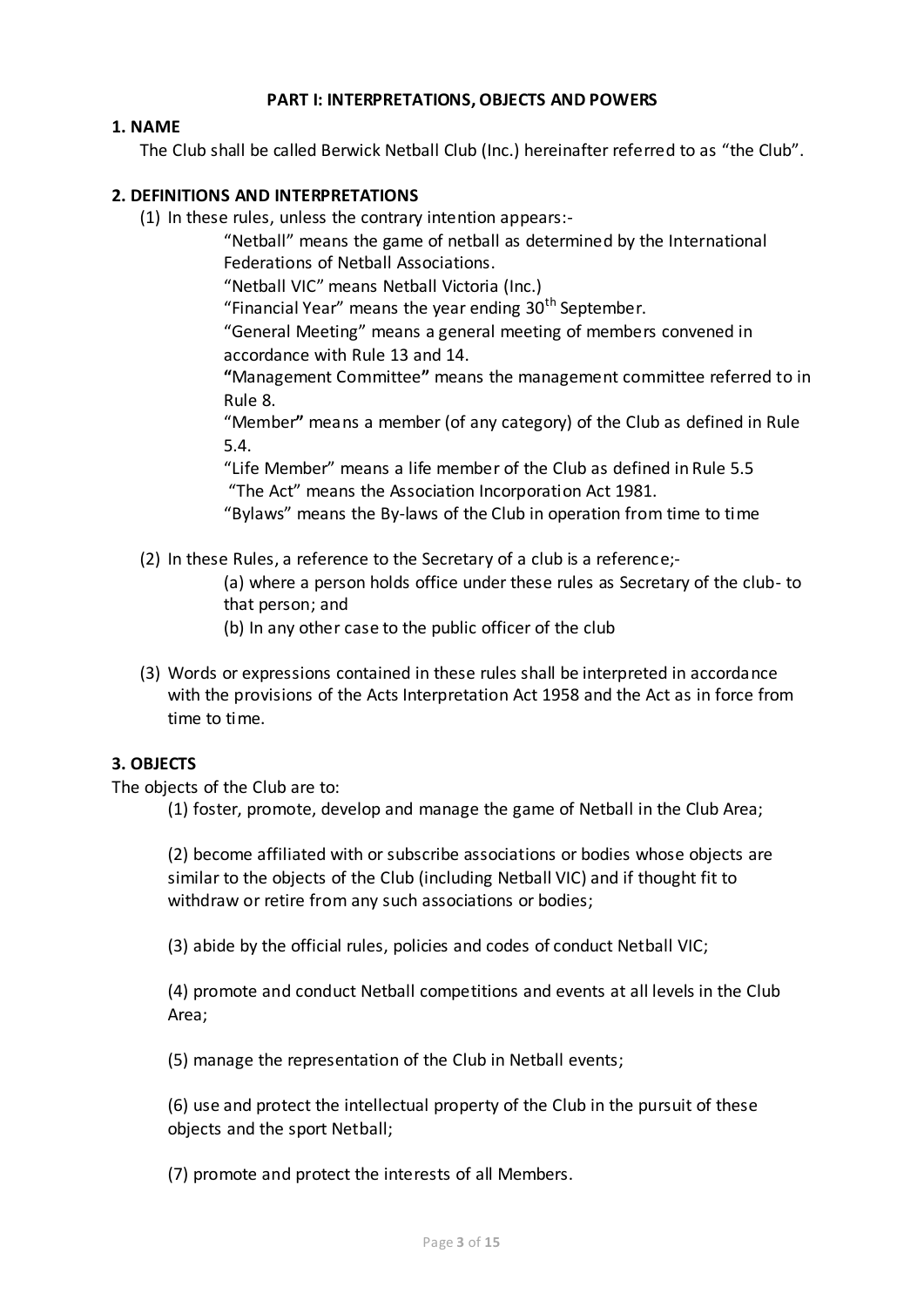# **4. POWERS OF THE CLUB**

The powers of the Club) are as follows:

(1) to acquire, hold, lease, sub-lease, licence, sub-licence, deal with, and dispose of any real or personal property;

(2) to open and operate bank accounts;

- (3) to invest its money:
	- (a) in any security in which trust moneys may be invested; or
	- (b) in any other manner authorised by the rules or By-laws of the Club;

(4) to raise and borrow money upon such terms and conditions as the Club thinks fit;

(5) to give such security for the discharge of liabilities incurred by the Club as the Club thinks fit;

(6) to appoint agents, contractors and employees to transact any business of the Club on its behalf for reward or otherwise;

(7) to build, construct, erect, maintain, alter and repair any premises building or other structure of any kind and to furnish equip and improve the same for use by the Club;

(8) to accept donations and gifts in accordance with the objects of the Club;

(9) to print and publish any information by any media including newsletters, newspapers, articles or leaflets for promotion of the Club;

(10) to provide gifts and prizes in accordance with the objects of the Club;

(11) to organise social events for Members and the promotion of the Club; and

(12) to enter into any other contract or to do any thing that the Club considers necessary or desirable which are incidental to for the attainment of the objects of the Club.

#### **PART II: MEMEBRSHIP**

#### **5. MEMBERSHIP OF CLUB**

(1) Membership shall be open to any person who wishes to play Netball or further the interests of the Club.

(2) Any person seeking membership shall make application to the Management Committee, and the Management Committee shall determine whethe r the application is successful or not.

(3) Each Member shall be:

(a) bound by the Constitution, By-laws, rules, codes of conduct and policies of the Club.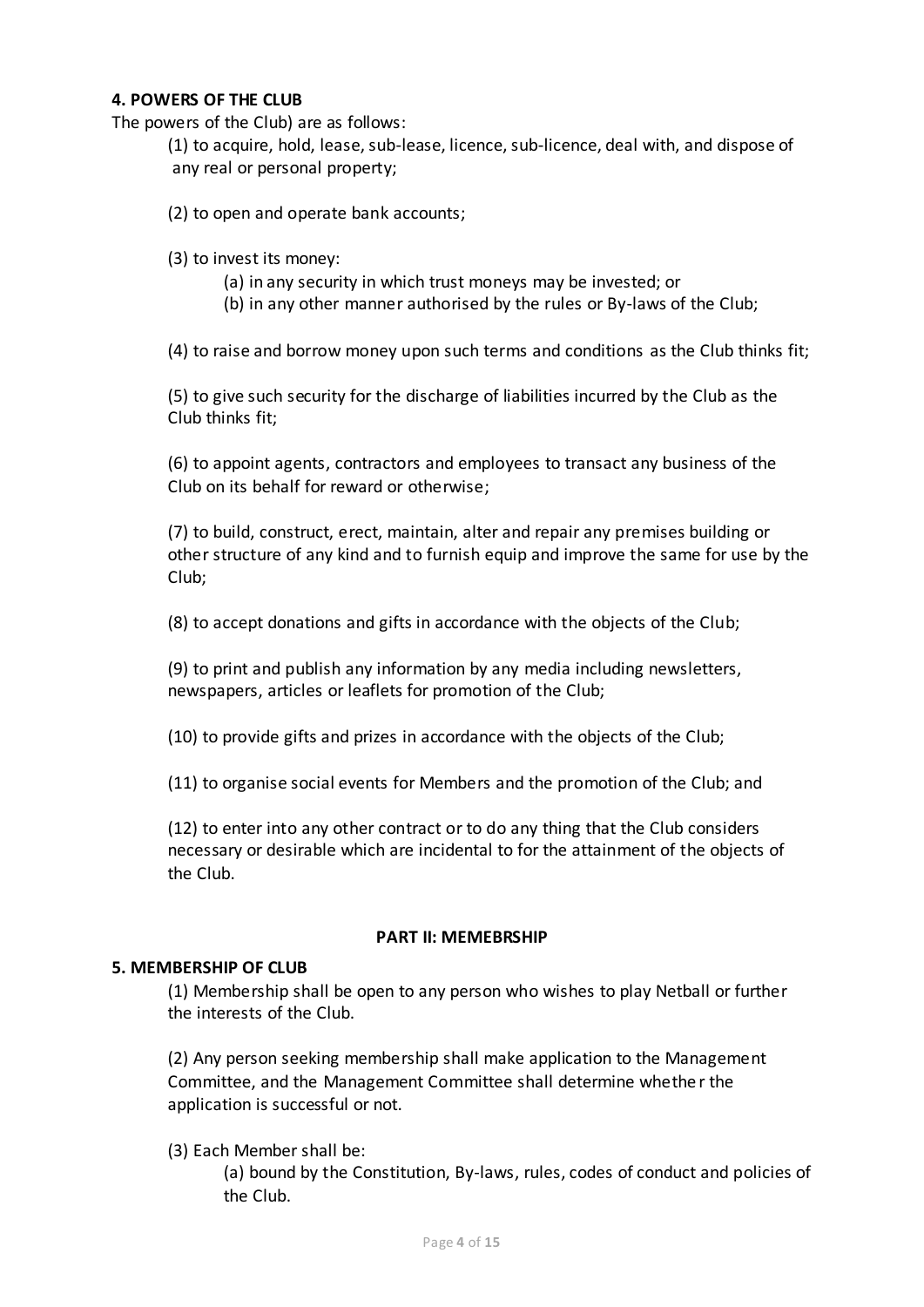(b) liable for such fees, charges, fines and subscriptions as may be fixed by the Club from time to time.

(c) entitled to all advantages and privileges of membership including the minimum right to;

- I. to inspect and obtain a copy of the rules
- II. to inspect and obtain copies of minutes of general meetings (including the financial statements tendered at the annual general meeting)
- III. if the member has voting rights, to be notified of the date, time and place of all general meetings and to be provided with a proxy form (if the association uses a standard proxy form)
- IV. to attend and, if entitled under the association's rules, vote at general meetings
- V. to inspect the register of members of their association
- VI. to a fair and reasonable grievance procedure.

(d) entitled to hold office in the Club, other than Junior Members

(4) Membership Categories: There shall be the following categories of membership of the Club:

(a) Senior Member: Any adult person who is a playing member of the Club. (b) Social Member: Any adult person other than an Senior, Life or Parent Member who is interested in promoting the Club, but who does not wish to participate in the playing activities of the Club.

(c) Junior Member: Any playing member under the age of 18 years but at least the minimum age for playing under the rules of Netball VIC. Junior Members shall have no voting rights nor be entitled to hold any office in the Club.

(d) Parent Member: Any parent or guardian of a Junior Member as so nominated on the Junior Member's application for membership to the Club (and if two or more parents or guardians are so nominated, then the parent or guardian who is first nominated on the application form).

(e) Life Member: Any person elected as a life member of the Club.

(5) Life Membership is one who has been nominated as such by the outgoing committee at an Annual General Meeting and elected as such by the club at the Annual General Meeting

(6) The Management Committee shall appoint an Officer of the Management Committee to maintain an up-to-date register of Members of the Club.

(7) Subject to Rule 5.10, a Member may at any reasonable time inspect (but not copy) the records and documents of the Club, other than any records of the Management Committee meetings and private information that that are deemed inappropriate for public release.

(8) The form(s) of application to become a Member of the Club shall be determined by the Management Committee from time to time.

(9) The liability of the Members of the Club is limited.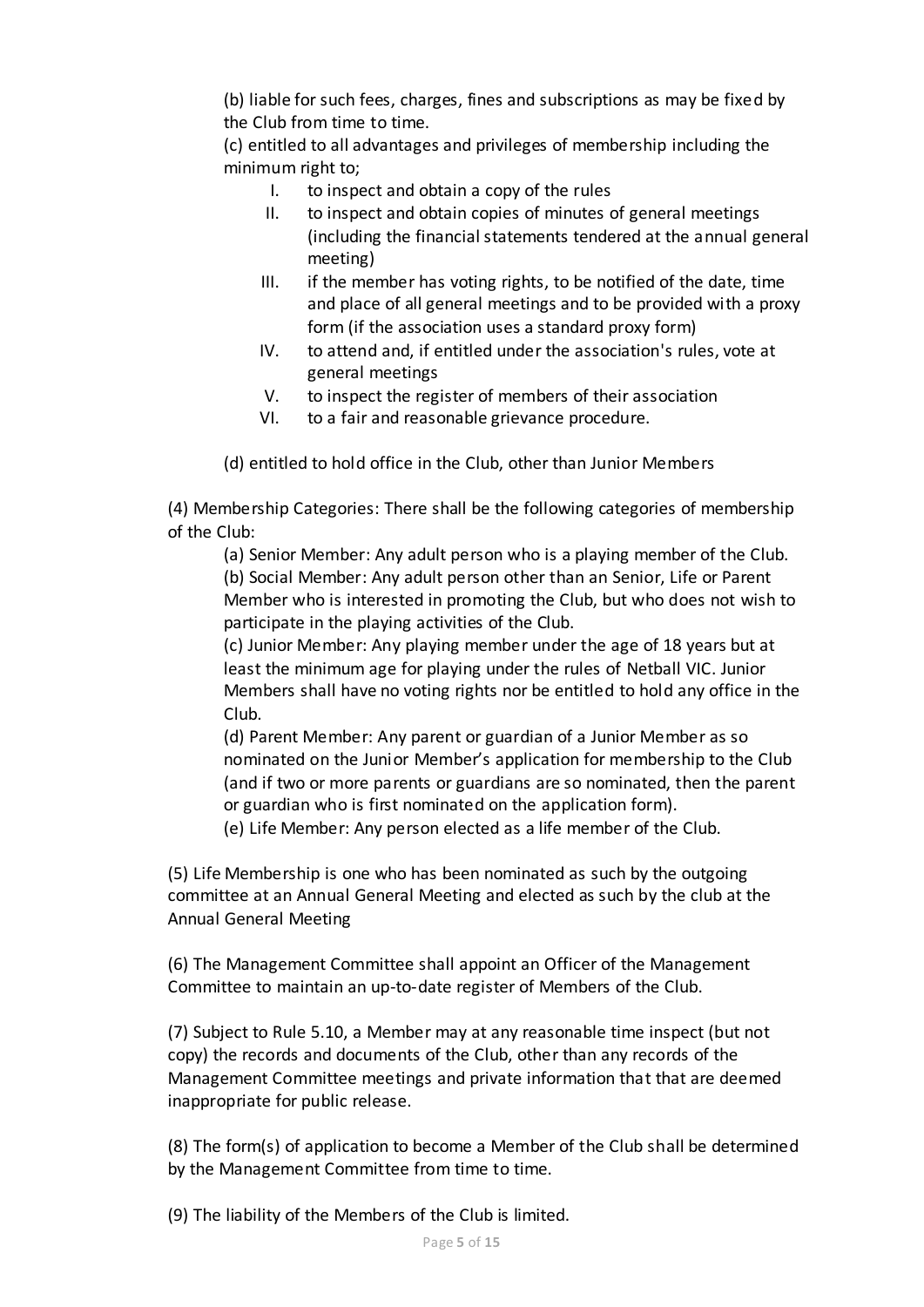(10) The Secretary, upon request, must make the register of Members of the Club available for the inspection of any Member. The Member may make a copy of, or take an extract from, the register but shall have no right to remove the register for that purpose.

#### **6. SUBSCRIPTION FEES**

(1) The annual membership subscription fees and any other levies payable by Members (or any category or sub-category of Members) of the Club, the basis of, the time for and manner of payment shall be determined by the Management Committee from time to time. However, the following categories of Members shall have no annual membership subscriptions:

- (a) Life Members
- (b) Parent Members (beyond what is paid for Junior Members)

(2) Any Member who has not paid all monies due and payable by that Member to the Club shall (subject to the Management Committee's discretion) have all rights under this Constitution immediately suspended from the expiry of the time prescribed for payment of those monies. Such rights will be suspended until such time as the monies are fully paid or otherwise in the Management Committee's discretion. In the meantime, the Member shall have no automatic obligation to resign from the Club, and shall be dealt with in the Management Committee's discretion, which includes the right to expel, suspend, disqualify, fine, discipline or retain that Member as a Member, or impose such other conditions or requirements as the Management Committee considers appropriate.

#### **7. TERMINATION OF MEMBERSHIP**

.

(1) Any person's membership may be terminated by the following events:

- (a) the Member's resignation
- (b) the expulsion of the Member
- (c) the abandonment by the Member of the Club

(2) The Management Committee shall (after having undertaken due inquiry) have the power to suspend or expel any Member of the Club for:

- (a) any of the events described in Rule 6.2
- (b) false or inaccurate statements made in the Member's application for membership of the Club that are of a material nature,

(c) material breach by the Member of any rule, policy, code of conduct or Bylaw of the Club and

(d) by any act of the Member that is substantially detrimental to the Club.

(3) Any Member who is expelled, suspended or has their membership terminated, shall have the right to appeal against their suspension or expulsion by presenting their case to a General Meeting called for such purpose, and the decision of the General Meeting shall be final.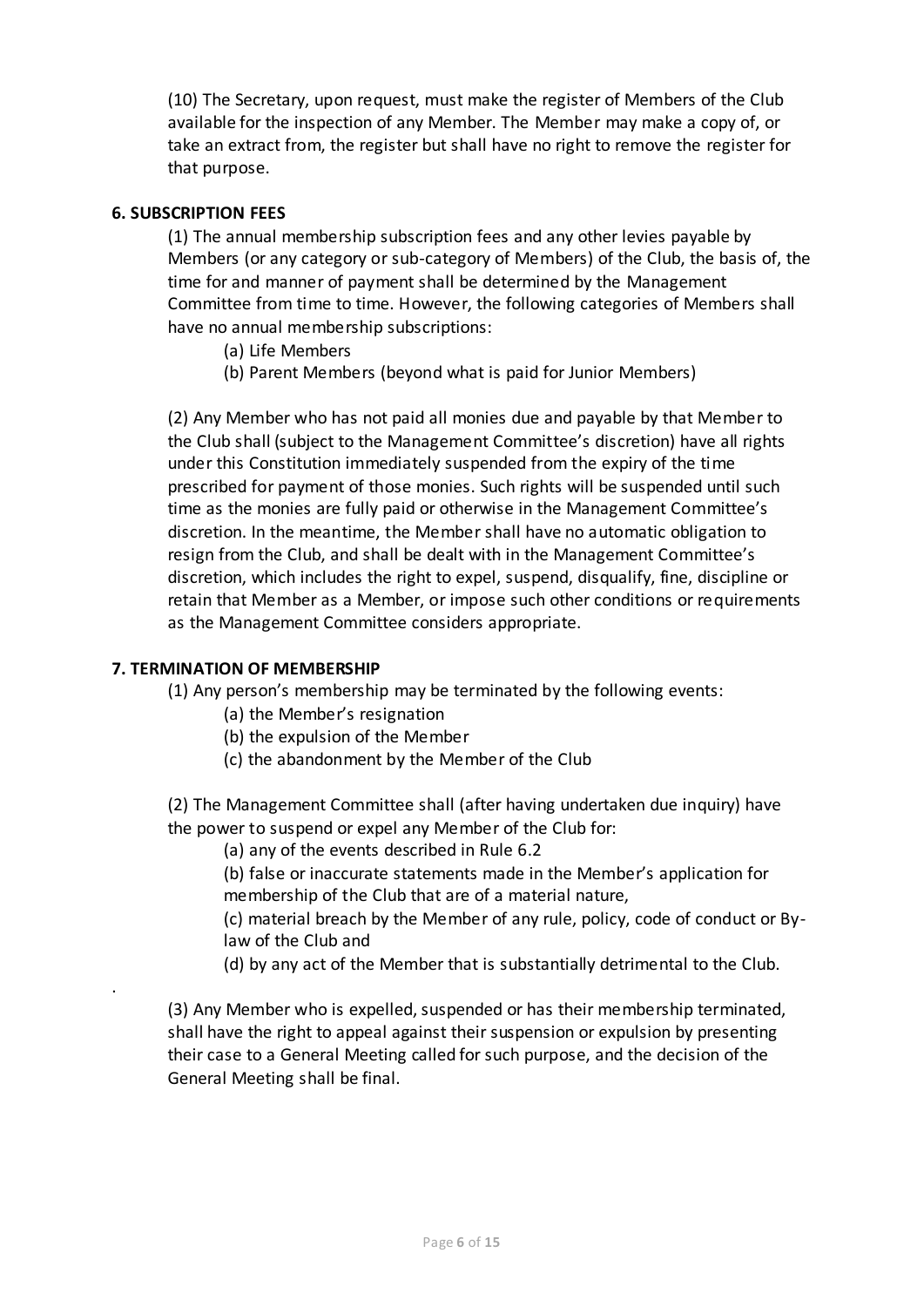#### **PART III: MANAGEMENT COMMITTEE**

#### **8. MANAGEMENT COMMITTEE**

(1) Management of the Club shall be vested in the Management Committee elected by the Members at the Annual General Meeting. The positions ("Officers") on the Management Committee shall consist as follows:

- (a) President
- (b) Vice President (MPNFL)
- (c) Vice President (Stadium)
- (d) Secretary
- (e) Treasurer
- (f) Uniform Co-ordinator
- (g) Umpiring Co-ordinator
- (h) Grading Co-ordinator
- (i) Coaching Co-ordinator
- (j) Equipment Co-ordinator
- (k) Fundraising/Sponsorship Coordinator

(l) General Committee Members at such a number as determined by the Management Committee from time to time.

(m) Such other positions or offices that may be created by the Management Committee from time to time on an "as needed" basis.

(2) No person shall hold more than one position or office on the Management Committee at any one time. Officers of the Management Committee shall hold office for approximately one (1) year commencing from their election and concluding at the following Annual General Meeting. A retiring Officer of the Management Committee is eligible for re-election.

(3) If a position is not filled at an Annual General Meeting or should a vacancy occur in the Management Committee during the year, the Management Committee shall, if practicable, appoint a person to fill that position as soon as possible until the next Annual General Meeting.

(4) A quorum of the Management Committee shall be six (6) Officers PROVIDED THAT in that number there must be at least three (3) members of the Executive Committee (as hereinafter defined)

(5) If the President and the Vice Presidents are unable to attend a Management Committee meeting, then a chairperson (being a member of the Executive Committee) shall be nominated by the meeting to chair that meeting.

(6) An Officer of the Management Committee may (at the determination of the Executive Committee) lose his or her position on the Management Committee if that Officer:

(a) is absent from three or more Management Committee or sub-committee meetings during the year without leave of absence.

(b) is found not to be a Member of the Club.

(c) is derelict in his or her duties to the Club.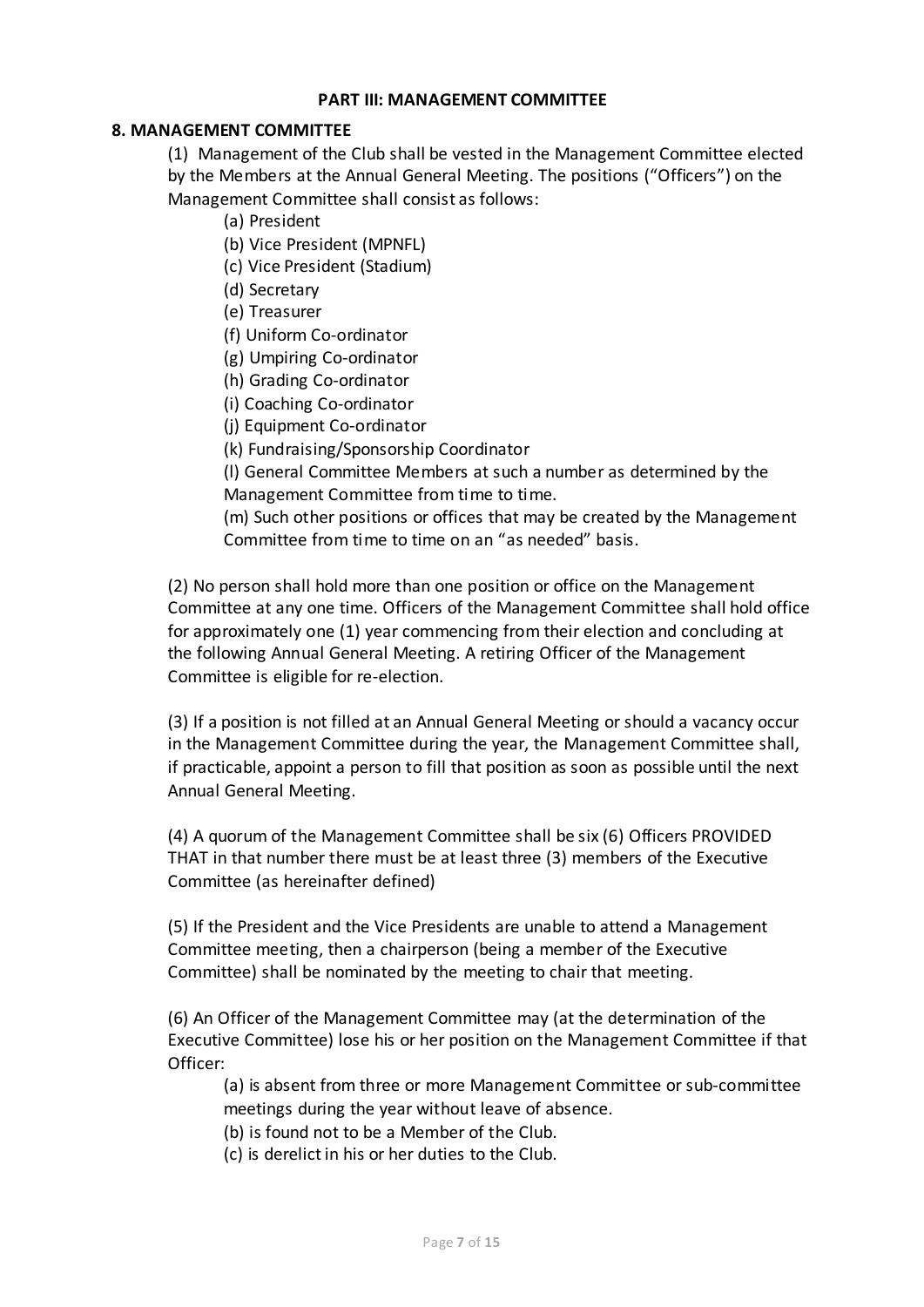(d) is directly or indirectly interested in any material contract or proposed material contract with the Club and fails to declare the nature of his or her interest.

(7) The Officer of the Management Committee who loses their position will be notified in writing by the Executive Committee, outlining the reasons for their loss of position.

(8) If an Officer of the Management Committee is removed before the expiration of the Officer's term of office and appoint another member in the member's stead to hold office until the expiration of the term of the first-mentioned member.

(9) Any Officer who loses his or her position on the Management Committee under Rule 8.6 shall have the right to appeal against the Executive Committee's determination by presenting their case to a General Meeting called for such purpose, and the decision of the General Meeting shall be final.

# **9. POWERS AND DUTIES OF THE MANAGEMENT COMMITTEE**

(1) Subject to Rule 10 and this Constitution generally, the Management Committee shall carry out the day-to-day running of the Club and, without limitation, shall have the power to:

(a) administer the finances, appoint bankers, and direct the opening of banking accounts for specific purposes and to transfer funds from one account to another, and to close any such account;

(b) fix the manner in which such banking accounts shall be operated upon;

(c) fix fees and subscriptions payable by Members and decide such levies,

fines and charges as is deemed necessary and advisable, and to enforce payment thereof;

(d) adjudicate on all matters brought before it which in any way affect the Club.

(e) cause minutes to be made of all proceedings at meetings of the Management Committee and General Meetings of Members;

(f) make, amend and rescind rulings and By-laws;

(g) establish and appoint any sub-committee as required for specific purposes;

(h) employ a person or persons to carry out certain duties required by the Club, at salaries or remunerations for such period of time, as may be deemed necessary.

(i) appoint an Officer of the Management Committee to have custody of the Club's records, documents and securities.

(j) do any other thing that is consistent with this Constitution.

(2)The day to day duties of the Officers shall be described in the By-laws of the Club from time to time.

# (3) An Officer shall declare his or her interest in any:

- (a) contractual matter;
- (b) selection matter;
- (c) disciplinary matter; or
- (d) other financial matter;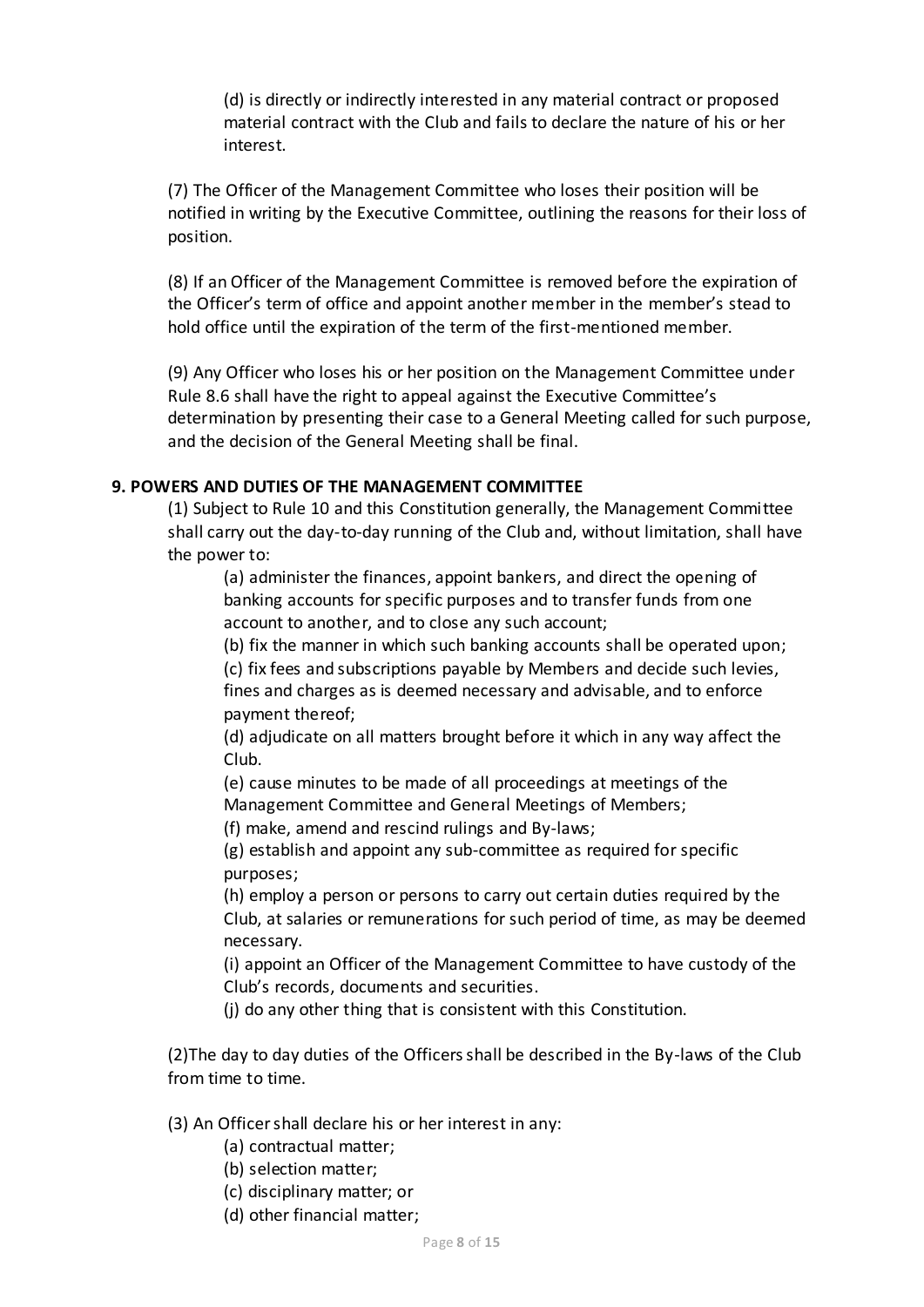in which a conflict of interest arises or may arise, and shall absent him or herself from discussions of such matter and shall not be entitled to vote in respect of such matter. If the Officer votes, the vote shall not be counted. In the event of any uncertainty as to whether it is necessary for a Officer to absent him or herself from discussions and refrain from voting, the issue should be immediately determined by vote of the Management Committee, or if this is not possible, the matter shall be adjourned or deferred.

(4)The nature of the interest of such Officer must be declared by the Officer at the meeting of the Management Committee at which the contract or other matter is first taken into consideration if the interest then exists or in any other case at the first meeting of the Management Committee after the acquisition of the interest. If a Officer becomes interested in a contract or other matter after it is made or entered into the declaration of the interest must be made at the first meeting of the Management Committee held after the Officer becomes so interested.

(5) Every Officer of the Club shall be indemnified against any liability incurred by them in their capacity as Officer in defending any proceedings, whether civil or criminal, in which judgement is given in their favour or in which they are acquitted or in connection with any application in relation to any such proceedings in which relief is, under the Act, granted to them by the Court.

#### **10. EXECUTIVE COMMITTEE**

(1)The Executive Committee shall comprise the President, Vice president (MPNFL), Vice President (Stadium), Secretary and Treasurer

(2) The Executive Committee shall attend to and decide upon urgent matters that arise between meetings of the Management Committee and cannot reasonably be deferred until the next Management Committee meeting.

(3) A quorum of the Executive Committee shall be three (3) of its members.

(4)The powers of the Executive Committee shall be the same as the Management Committee PROVIDED THAT the Executive Committee shall report at the next Management Committee meeting as to any such powers it has exercised since the previous Management Committee meeting.

(5) It is expected that the Executive Committee will decide upon urgent matters by electronic communications where appropriate.

# **11. ELECTION OF OFFICERS AND VACANCIES**

(1) Nominations of candidates for election as officers of the Club or as general members of the Management Committee shall be made by two members of the Club eligible to vote at the annual general meeting.

(2) If the number of nominations received is equal to the number of vacancies to be filled the person nominated shall be deemed to be elected.

(3) If insufficient nominations are received to fill all the vacancies on the Management Committee the candidates nominated shall be deemed to be elected.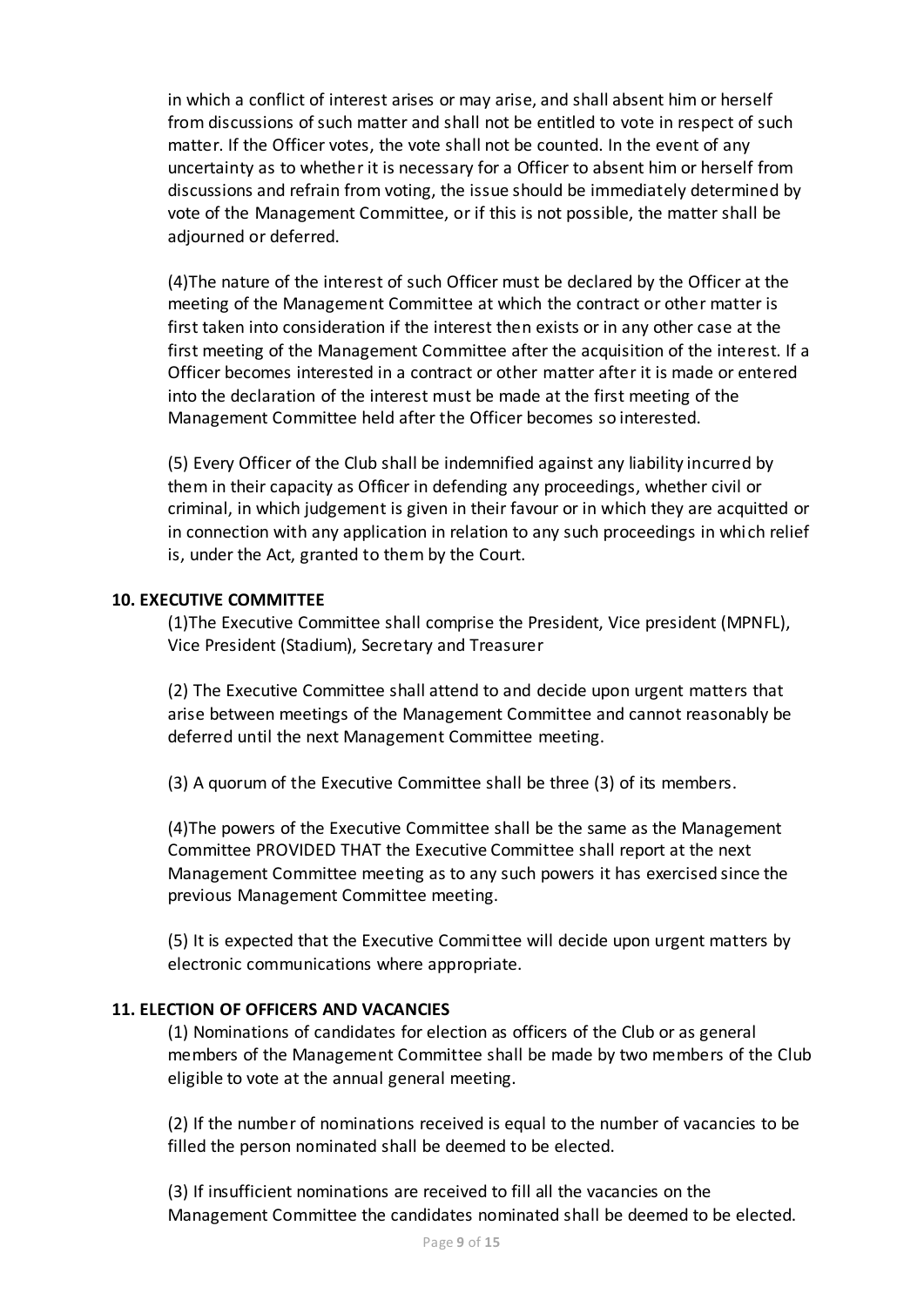The elected members of the Management Committee concerned may co-opt the balance of the required membership from other eligible members of the club at the first meeting of that Committee.

(4) If the number of nominations exceeds the number of vacancies to be filled a vote shall be held.

(5) The vote for the election of officers and members of the Management Committee shall be conducted at the Annual General Meeting in such usual and proper manner as the Management Committee may direct.

(6) For the purposes of these rules, the office of an officer of the club or of a general committee member of a Management Committee becomes vacant during their elected term if the officer or member

- (a) Ceases to be a member of the Club
- (b) Resigns his officer by notice in writing to the Secretary

#### **12. AUDITOR**

(1) The Management Committee shall appoint an auditor of the Club on such terms as it shall determine provided that the auditor is;

(a) a registered company auditor or firm or registered company auditor (b) a member of CPA Australia or the Institute of Chartered Accountants in Australia, or

(c) someone approved by the Registrar of Incorporated Associations for this purpose; for example, a member of the National Institute of Accountants who holds Professional National Accountant status.

(2) The auditor must not be;

- (a) a member of the incorporated association's management committee
- (b) an employee of a member of the committee
- (c) a member of the same partnership as a member of the committee
- (d) an employee of the incorporated association.

(3)The auditor shall examine and audit all the books and accounts upon request by the committee or 10 members at a General Meeting, and have the power to call for all books, papers, accounts and receipts of the Club and report thereon to Members at a General Meeting.

#### **PART IV: MEETINGS**

#### **13. ANNUAL GENERAL MEETING**

(1) The Annual General Meeting of the Club must be held within three (3) months of the end of the Financial Year on a date and at a venue as determined by the Management Committee.

(2) The Secretary shall give at least fourteen (14) days notice in writing to Members of the date of the Annual General Meeting.

(3) All financial Members may attend the Annual General Meeting, which shall be chaired by the President or (in his or her absence) a Vice President.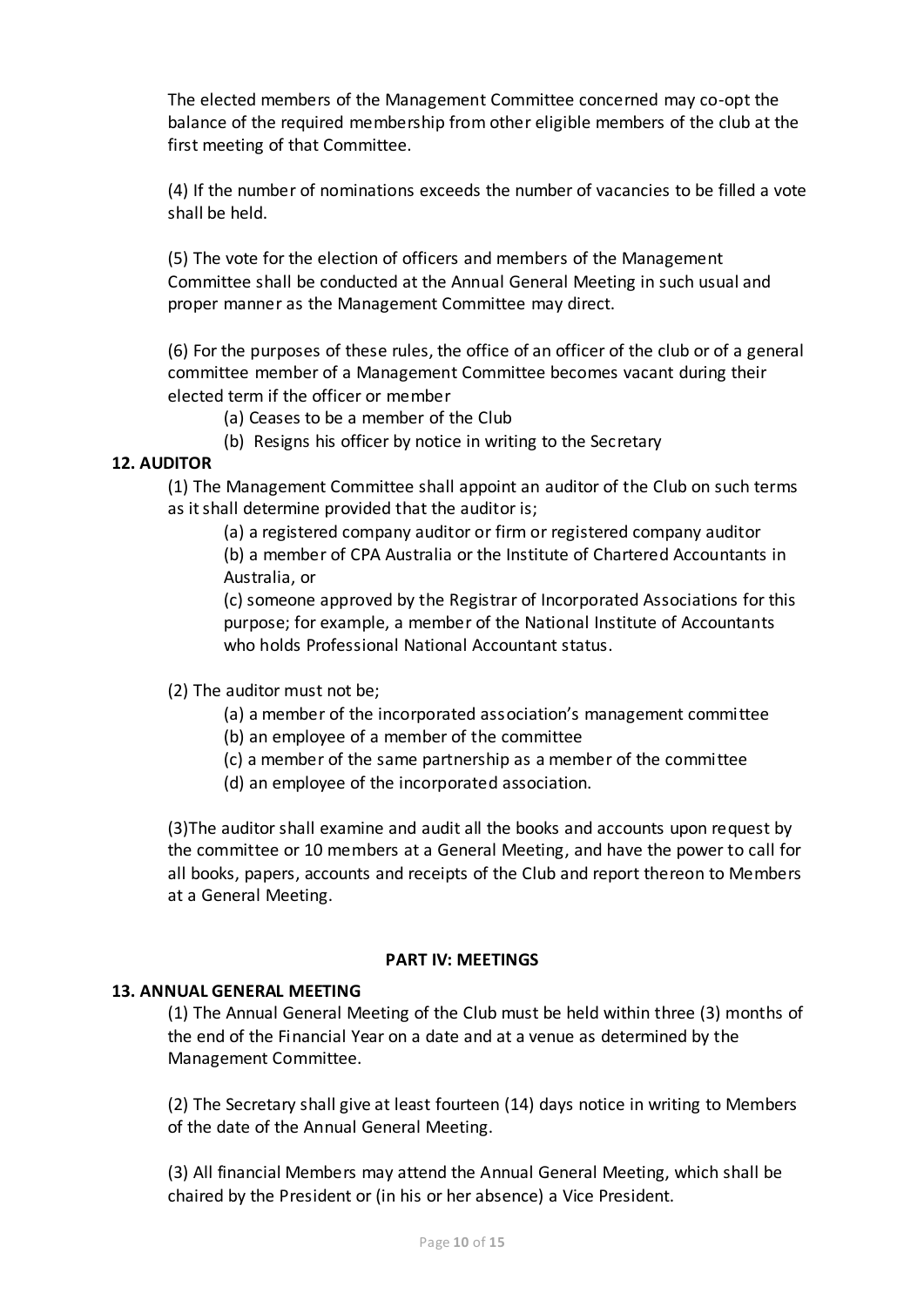(4) The quorum at the Annual General Meeting, shall be a minimum of ten (10) adult Members. If, at the end of 30 minutes after the scheduled commencement time there is no quorum, then the meeting shall be adjourned (at the discretion of the chairman of that meeting) for between seven (7) and fourteen (14) days. If at such adjourned meeting there is again no quorum, those Members present shall be competent to discharge the business of the meeting.

(5) The ordinary business of the Annual General Meeting shall be to:

(a) Confirm the Minutes of previous Annual General Meeting

(b) Receive from the President and Treasurer, reports of the Club during the last preceding year;

(c) Notices of Motion (if any, including any proposed changes to the Constitution)

(d) declare Life Members

(e) Election of Officers for new Management Committee

(f) General business

(6) The Annual General Meeting may transact special business of which notice is given in accordance with this Constitution.

(7) The Annual General Meeting shall be in addition to any other General Meetings that may be held in the same year.

#### **14. GENERAL MEETINGS**

(1) General Meetings may be called by the Management Committee or at the request of the President and Secretary or on the written request of twenty (20) Members of the Club, where such request clearly sets out the business for which the meeting is required to be called

(2) The Secretary shall give at least seven (7) days notice in writing to Members of the date of any General Meeting. The Notice of General Meeting shall set out clearly the business for which the meeting has been called. No other business shall be dealt with at that General Meeting.

(3) All financial Senior, Social and Parent Members may attend a General Meeting, which shall be chaired by the President or (in his or her absence) a Vice President.

(4) The quorum at a General Meeting shall be a minimum of ten (10) adult Members.

#### **15. MANAGEMENT AND EXECUTIVE COMMITTEE MEETINGS**

(1) The Management Committee and the Executive Committees shall each have the power to meet either physically or through telephonic or electronic communications.

(2) The Management Committee shall meet at least ten (10) times during the year. The Executive Committee will meet on a "as needed" basis.

(3) The Management Committee and the Executive Committees shall each have the power to make decisions and resolutions in writing if it is impractical, unreasonable or undesirable to meet physically or by telephonic or electronic means. Such written decisions or resolutions must be appropriately documented.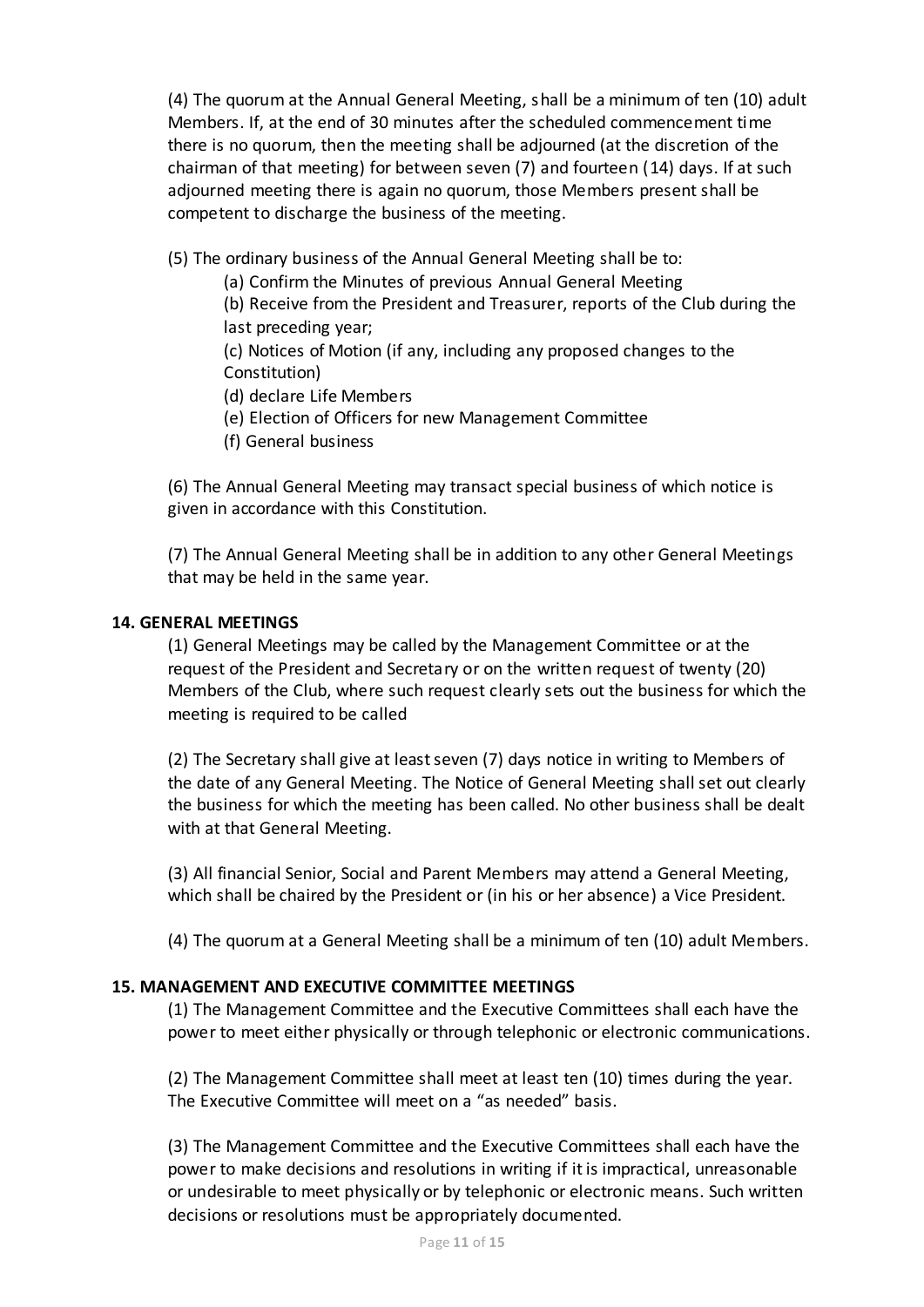# **16. NOTICES OF MEETING**

(1) For the avoidance of doubt, any notice of an Annual General Meeting or General Meeting may be sent by electronic form.

#### **17. VOTING AT CLUB MEETINGS**

# **Voting powers at the Annual General Meeting and General Meetings**

(1) Unless otherwise required in this Constitution, all decisions at Annual General Meetings and General Meetings will be made by a simple majority vote on a show of hands.

(2) Subject to Rule 17.4, at Annual General Meetings and General Meetings, each individual financial Member present shall have one (1) vote. For the avoidance of doubt, each Parent Member shall have only one (1) vote, even though they may have more than one child who is a Junior Member at the Club

(3) At Annual General Meetings and General Meetings, the President shall be entitled to a deliberate vote and, in the event of a tied vote, the President shall exercise a casting vote.

(4) The Management Committee may adopt and use a proxy form for use by Members for any Annual General Meeting or General Meeting (but not Management or Executive Committee meetings). Any such proxy form shall be in such form as the Management Committee may determine and, if used, must be sent to Members with the Notice of Meeting. Proxies may be returned by post, email or fax and shall be collated and counted just prior to the commencement of the meeting.

#### **Voting powers at Management and Executive Committee Meetings**

(5) Unless otherwise required in this Constitution, all decisions at Management and Executive Committee Meetings will be made by a simple majority vote on a show of hands.

(6) At Management and Executive Committee meetings, each individual committee member present shall have one (1) vote.

(7) At Management and Executive Committee meetings, the President shall be entitled to a deliberate vote, and, in the event of a tied vote, the President shall exercise a casting vote.

# **PART V: MISCELLANEOUS**

#### **18. FINANCE**

.

(1) All funds of the Club (other than petty cash) shall be deposited into the Club's accounts at such bank or recognised financial institution as the Management Committee may determine.

(2) All accounts due by the Club shall be paid by cheque or electronic bank transfers unless it is reasonable in the circumstances to pay by cash.

(3) A statement showing the financial position of the Club shall be tabled at each Management Committee meeting by the Treasurer.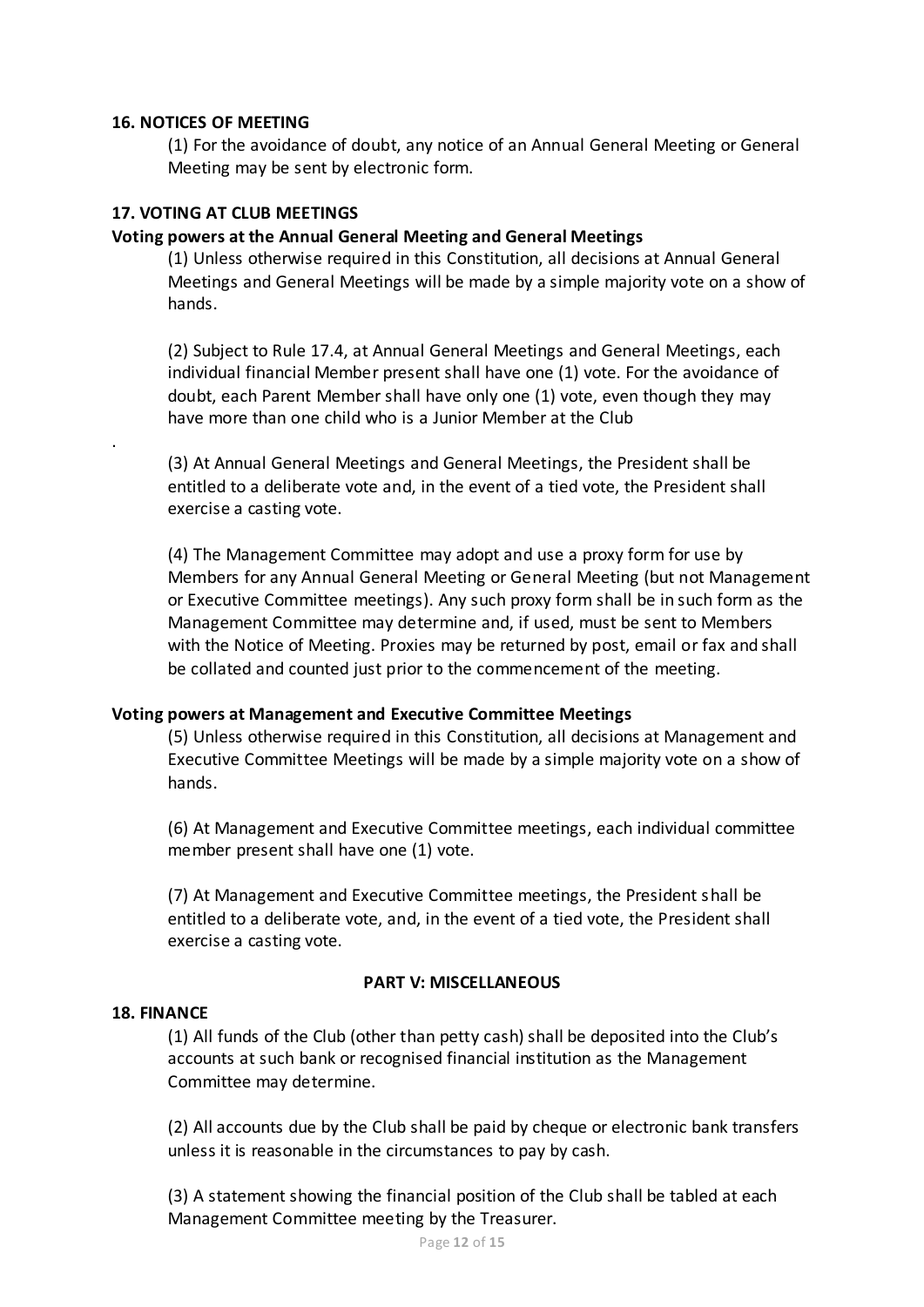(4) An annual statement of income and expenditure for the Financial Year shall be submitted to the Annual General Meeting. The auditor's report shall be attached to such annual statement.

(5) The accounts, books and all financial records of the Club shall be audited every second year.

(6) The signatories of the Club's bank and cheque accounts will be at least any two (2) members of the Executive Committee.

(7) All property and income of the Club will be applied solely to the promotion of the objects of the Club and no part of that property or income shall be paid or otherwise distributed, directly, or indirectly, to Members, except in good faith in the promotion of these objects.

(8) The funds of the Club shall be derived from entrance fees, annual subscriptions, donations, sponsorship and such other sources as the Management Committee decides.

#### **19. COMMON SEAL**

The common seal of the Club shall be kept in the care of the Secretary. The seal shall not be used or affixed to any deed or document except pursuant to a resolution of the Management Committee and in the presence of at least the President and another member of the Executive Committee.

#### **20. ALTERATIONS TO THE CONSTITUTION AND BY-LAWS**

(1) No alteration, repeal or addition shall be made to the Constitution except at the Annual General Meeting or a General Meeting called for that purpose. Notices of all motions to alter, repeal or add to the Constitution (hereafter referred to as "Constitution Change Motions") shall be given to Members at least 21 days prior to the Annual General Meeting, or a General Meeting called for such purpose.

(2) The Secretary shall forward all Constitution Change Motions to each Member at least twenty-one (21) days prior to the Annual General Meeting or General Meeting.

(3) Constitution Change Motions, or any part thereof, shall be of no effect unless passed by a special resolution being seventy five percent (75%) majority of those members entitled to a vote at the Annual General Meeting.

(4) Within one (1) month of the passing of a Constitution Change Motion, the Secretary shall notify the Department of Consumer and Employment Protection of the amendment to the Constitution.

(5) Alterations to the By-laws can be made at Management Committee meetings, provided that at least seven (7) days written notice of the proposed alterations have been duly notified to Officers of the Management Committee prior to the meeting. Any such alterations shall be notified in writing to Members as soon as practicable.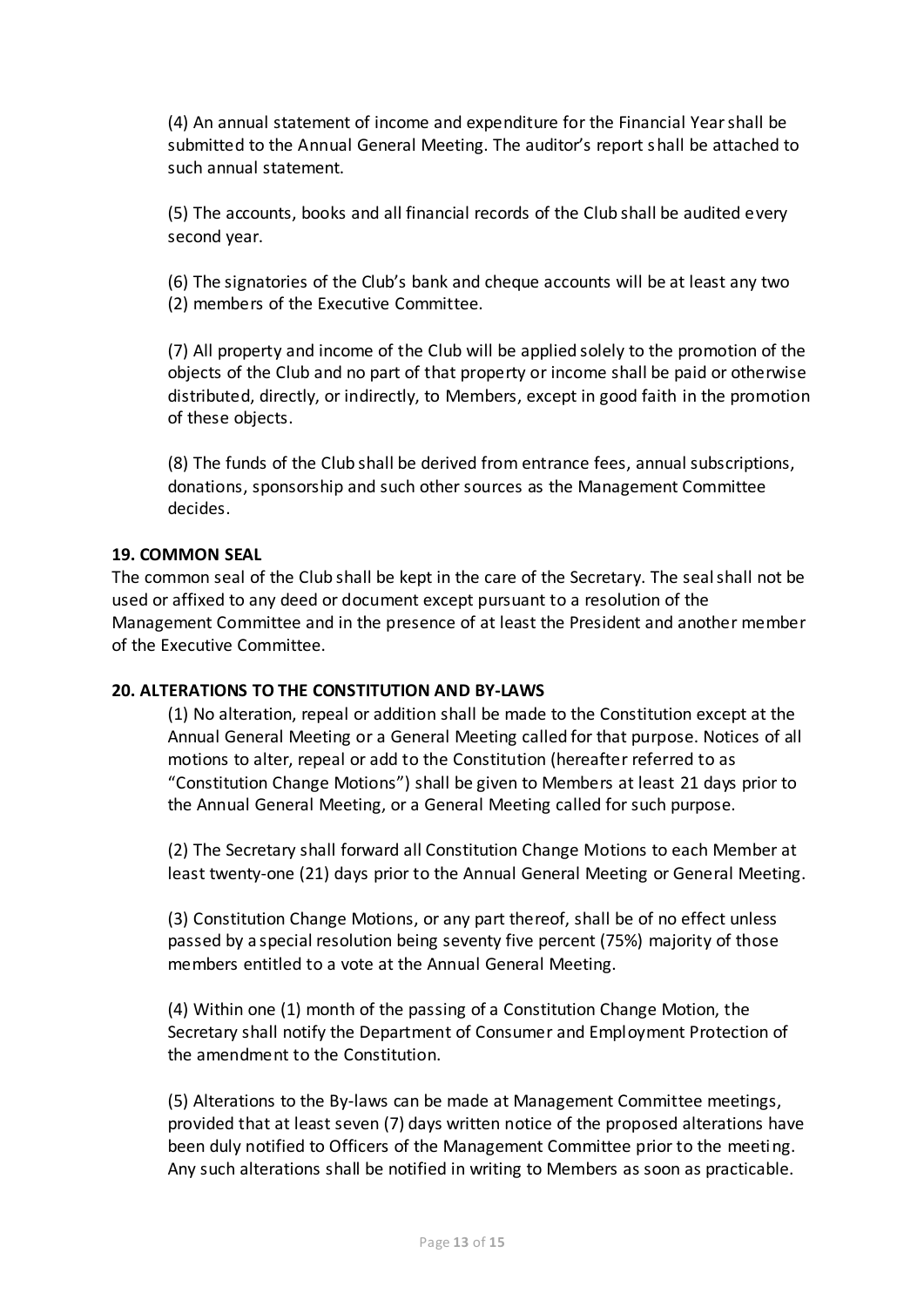(6) Alterations to the By-laws can also be made by Members at a General Meeting under Rules 14.1 and 14.2.

# **21. DISSOLUTION**

If, on the winding up of the Club, any property of the Club remains after satisfaction of the debts and liabilities of the Club and the costs, charges and expenses of that winding up, that property shall be distributed:

**(a)** to another incorporated club having objects similar to those of the Club;

or

**(b)** for charitable purposes,

which incorporated club or purposes, as the case requires, shall be determined by resolution of the Members.

#### **22. GRIEVANCE PROCEDURE**

#### (1) **Grievance by a Member**

Where a Member of the Club has a grievance with another Member or with the Club or with an Officer of the Club (but not being any of the grounds set out in Rules 7 and 8.6) and that Member considers the grievance warrants investigation and action by the Club, the Member shall follow the procedure set out in this Rule.

#### (2) **Grievances Officer**

The Member shall contact an Officer of the Management Committee regarding the grievance. The Officer will ask that person to put the grievance in writing. The Executive Committee will, on receipt of the written grievance, refer the grievance to the Club's grievances officer ("Grievance Officer"), who shall be appointed by the Executive Committee. The identity of the nominated Grievances Officer will be communicated to the relevant Member.

#### (3) **Action by Grievances Officer**

(a) Where a grievance has been received by the Grievances Officer, he or she shall, as soon as practicable, meet with, or discuss the grievance with each party associated with the grievance. The Grievances Officer may take whatever steps and conduct whatever investigations necessary to determine whether the grievance is legitimate.

(b) Where the Grievances Officer determines the grievance is legitimate, he or she shall take all reasonable steps to resolve the grievance.

(c) Where the Grievances Officer determines the grievance is not legitimate, he or she shall advise the aggrieved Member accordingly. If the aggrieved Member is not satisfied with the Grievances Officer's determination, they may take whatever further action they consider necessary or appropriate.

(d) Where the Grievances Officer is unable to resolve a grievance or considers the grievance of a very serious nature, the Grievances officer shall report the grievance to the Executive Committee for further action.